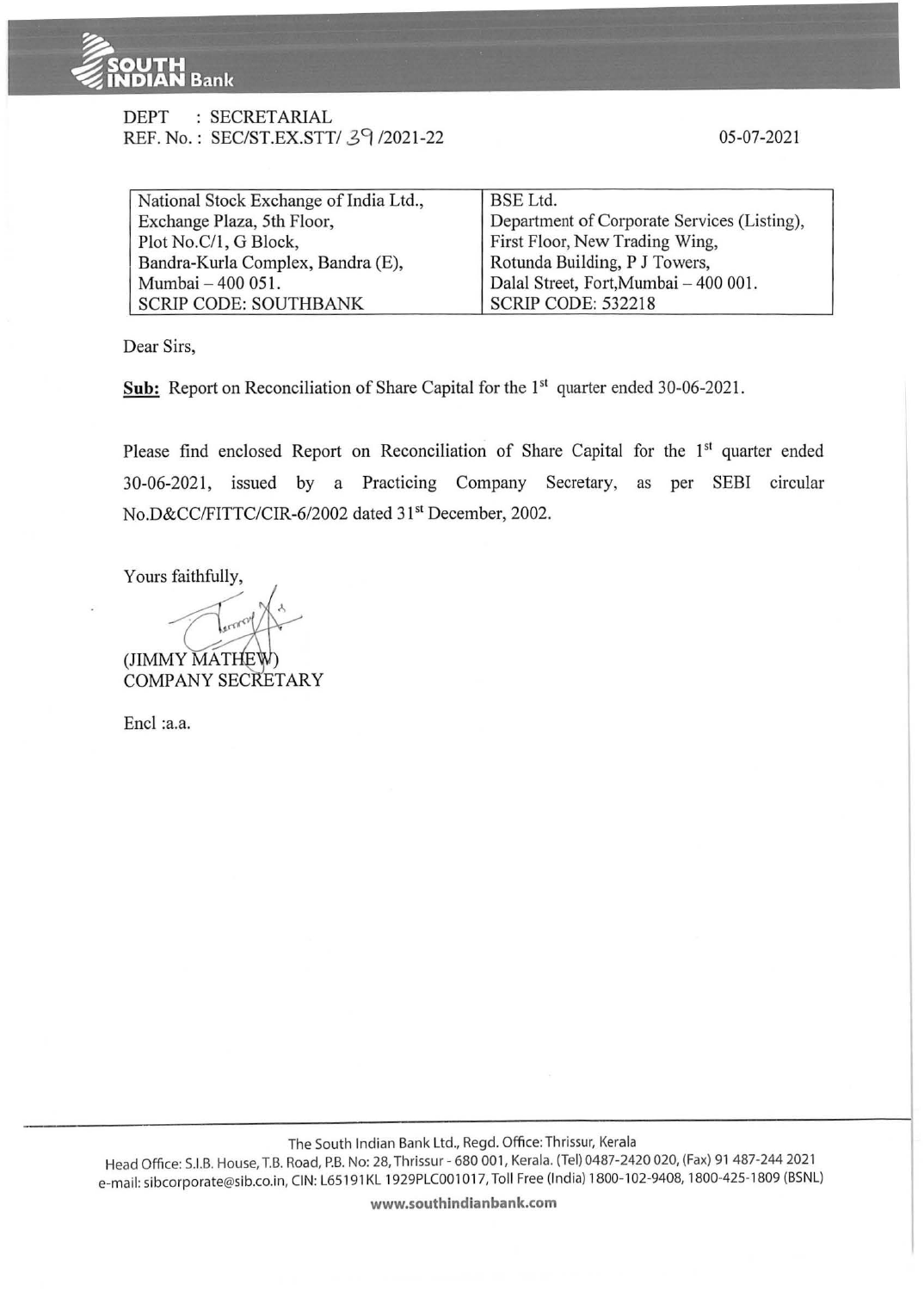**Company Secretary** B.Com., (Hons). FCS<br>
Company Secretary

## **REPORT ON RECONCILIATION OF SHARE CAPITAL**

| 1. For Quarter Ended                                  | : June 30, 2021                                                          |
|-------------------------------------------------------|--------------------------------------------------------------------------|
| 2. ISIN                                               | INE683A01023                                                             |
| 3. Face value                                         | : Re. $1/-$                                                              |
| 4. Name of the Company                                | : THE SOUTH INDIAN BANK LIMITED                                          |
| 5. Registered Office                                  | : SIB House, T. B. Road,<br>Mission Quarters;<br><b>THRISSUR 680 001</b> |
| 6. Address for correspondence: SIB House, T. B. Road, | Mission Quarters,<br><b>THRISSUR 680 001</b>                             |
| 7. Telephone No. & Fax                                | : 0487-2429333 and 2424760                                               |
| 8. Email Address:                                     | ho2006@sib.co.in                                                         |
|                                                       |                                                                          |

9. Names of the Exchanges where the Company's securities are listed: BSE and. NSE.

|     |                                                                                                 | Number of     | $\%$<br>total<br>of   |
|-----|-------------------------------------------------------------------------------------------------|---------------|-----------------------|
|     |                                                                                                 | Shares        | <b>Issued Capital</b> |
| 10. | <b>Issued capital</b>                                                                           | 2.092,741.018 | 100.00                |
| 11. | Listed Capital (in all the Exchanges as<br>per company's records) as per<br>company's records)* | 2,092,741,018 | 100.00                |
| 12. | Held in dematerialized form in CDSL                                                             | 705,927,013   | 33.73                 |
| 13. | Held in dematerialized form in NSDL                                                             | 1,313,307,795 | 62.76                 |
| 14. | Held in physical form                                                                           | 73,506,210    | 3.51                  |
| 15. | Total number of shares(12+13+14)                                                                | 2,092,741,018 | 100.00                |
| 16. | Reasons for difference, if any, between 10 & 15, 11& 15:                                        |               | NIL                   |

17. Certifying the details of changes in share capital during the quarter under consideration as per table below:\* NIL

| <b>Particulars</b> |
|--------------------|
|--------------------|

16/16, RAMS, 3rd Main Road, Gandhi Nagar, Adyar, Chennai - 600 020. Phone : 2441 8933, Mobile : 98400 47653 E-mail : geetakumar2000 @yahoo.com  $\mathbb{W}$  $^{\prime\prime}$ VV